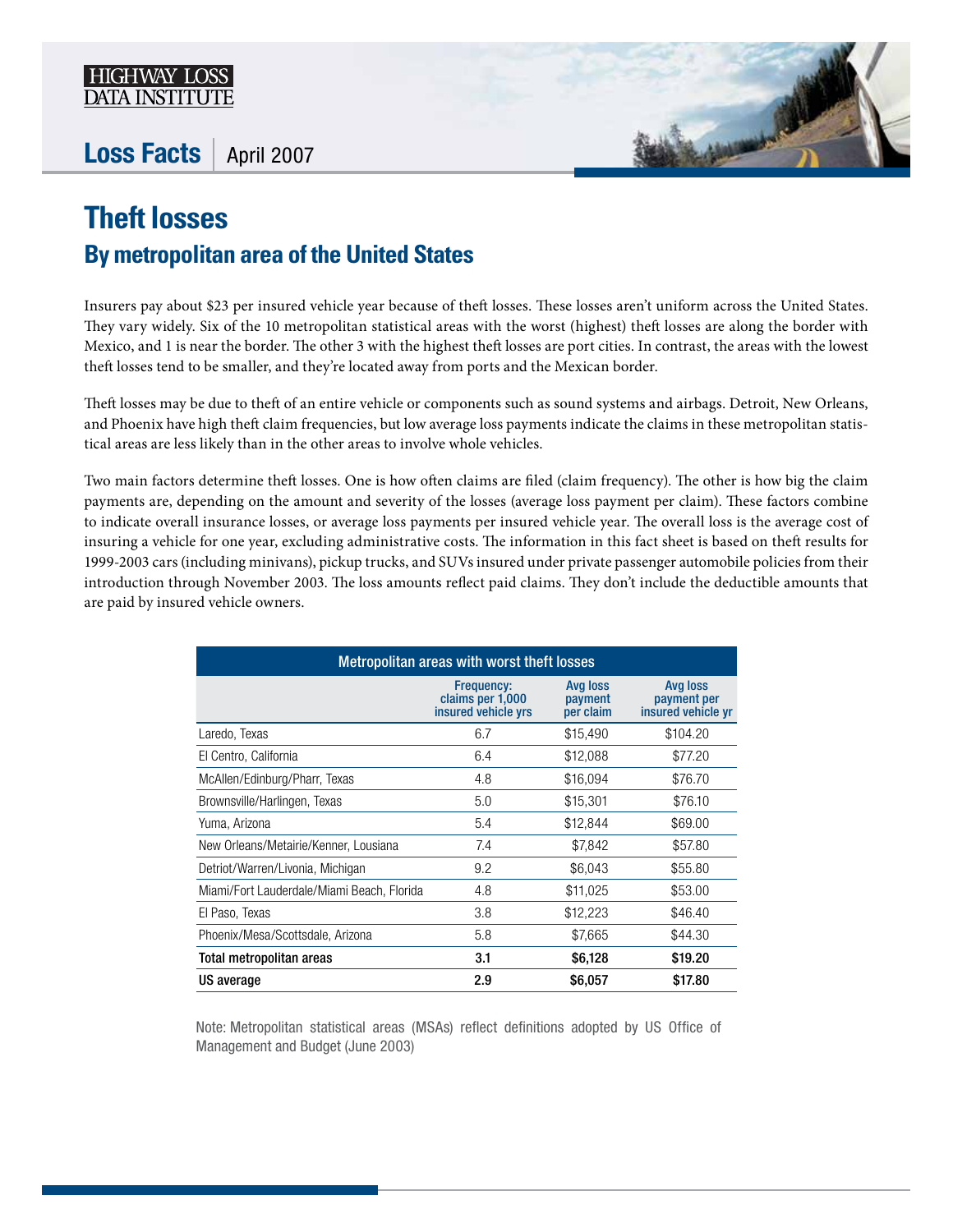Theft losses: average loss payment per insured vehicle year



Metropolitan statistical areas (MSAs) reflect definitions adopted by the US Office of Management and Budget (June 2003)

| Theft losses by metropolitan area, 1999-2003 models |                                                                      |                                             |                                                            |  |
|-----------------------------------------------------|----------------------------------------------------------------------|---------------------------------------------|------------------------------------------------------------|--|
| <b>Metropolitan area</b>                            | <b>Claim frequency:</b><br>claims per 1,000 insured<br>vehicle years | <b>Average loss</b><br>payment<br>per claim | <b>Average loss</b><br>payment per<br>insured vehicle year |  |
| Abilene, TX                                         | 1.8                                                                  | \$1,978                                     | \$3.65                                                     |  |
| Akron, OH                                           | 2.0                                                                  | \$3,606                                     | \$7.13                                                     |  |
| Albany, GA                                          | 1.7                                                                  | \$4,825                                     | \$8.12                                                     |  |
| Albany-Schenectady-Troy, NY                         | 1.0                                                                  | \$5,686                                     | \$5.96                                                     |  |
| Albuquerque, NM                                     | 4.6                                                                  | \$6,302                                     | \$29.10                                                    |  |
| Alexandria, LA                                      | 2.7                                                                  | \$3,080                                     | \$8.28                                                     |  |
| Allentown-Bethlehem-Easton, PA-NJ                   | 1.5                                                                  | \$4,814                                     | \$7.14                                                     |  |
| Altoona, PA                                         | 1.5                                                                  | \$2,832                                     | \$4.39                                                     |  |
| Amarillo, TX                                        | 2.5                                                                  | \$4,293                                     | \$10.87                                                    |  |
| Ames, IA                                            | 1.1                                                                  | \$2,167                                     | \$2.35                                                     |  |
| Anchorage, AK                                       | 3.1                                                                  | \$3,110                                     | \$9.76                                                     |  |
| Anderson, IN                                        | 1.3                                                                  | \$2,984                                     | \$3.85                                                     |  |
| Anderson, SC                                        | 1.8                                                                  | \$5,518                                     | \$9.92                                                     |  |
| Ann Arbor, MI                                       | 4.1                                                                  | \$5,564                                     | \$22.72                                                    |  |
| Anniston-Oxford, AL                                 | 1.7                                                                  | \$5,161                                     | \$8.83                                                     |  |
| Appleton, WI                                        | 1.0                                                                  | \$1,937                                     | \$1.98                                                     |  |
| Asheville, NC                                       | 1.5                                                                  | \$4,206                                     | \$6.29                                                     |  |
| Athens-Clarke County, GA                            | 1.6                                                                  | \$2,690                                     | \$4.34                                                     |  |
| Atlanta-Sandy Springs-Marietta, GA                  | 2.7                                                                  | \$7,176                                     | \$19.72                                                    |  |
| Atlantic City, NJ                                   | 0.9                                                                  | \$6,607                                     | \$5.86                                                     |  |
| Auburn-Opelika, AL                                  | 1.4                                                                  | \$4,268                                     | \$5.98                                                     |  |
| Augusta-Richmond County, GA-SC                      | 2.0                                                                  | \$4,919                                     | \$9.90                                                     |  |
| Austin-Round Rock, TX                               | 2.6                                                                  | \$3,621                                     | \$9.48                                                     |  |
| Bakersfield, CA                                     | 3.1                                                                  | \$7,426                                     | \$23.05                                                    |  |
| Baltimore-Towson, MD                                | 3.7                                                                  | \$4.479                                     | \$16.78                                                    |  |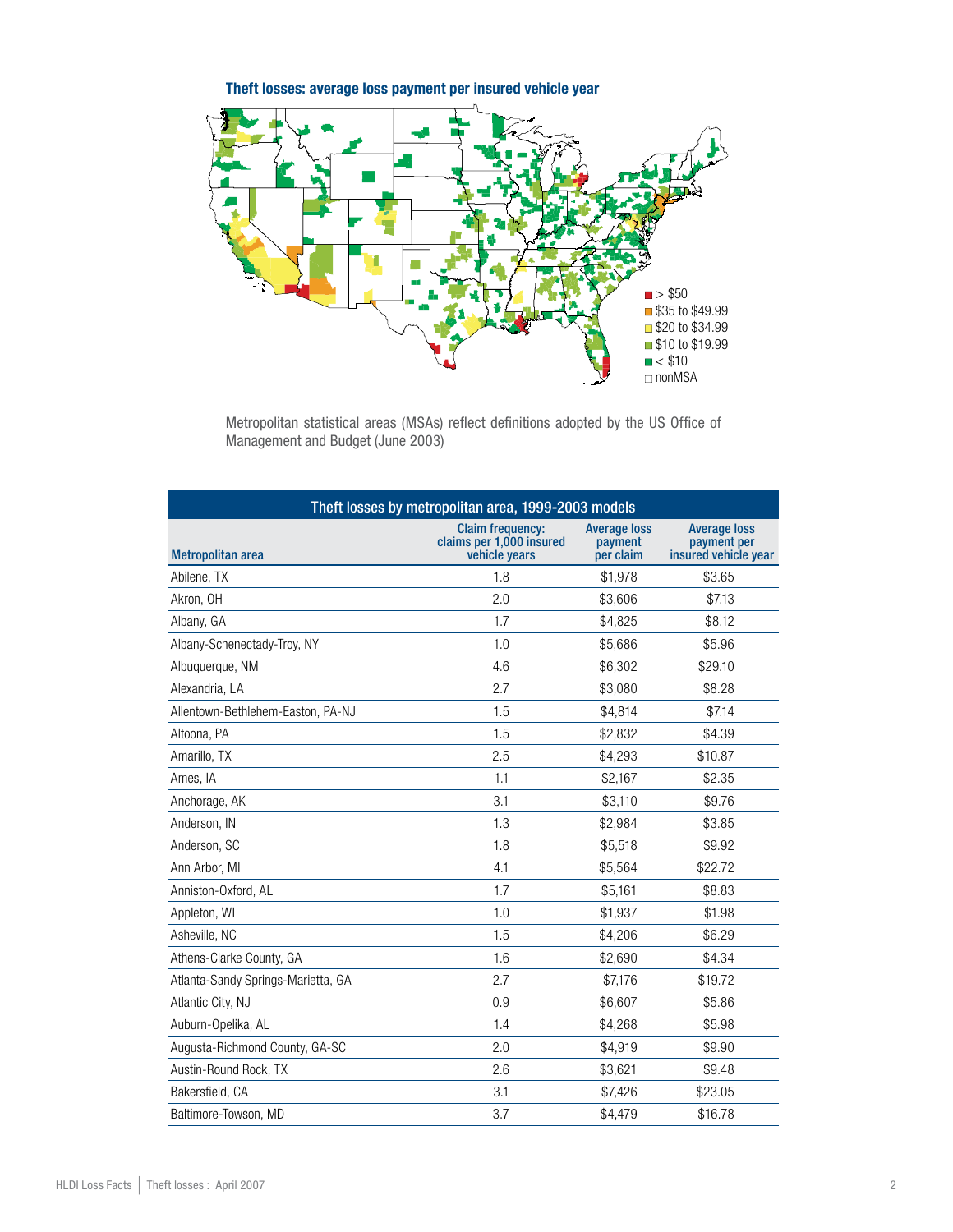| Theft losses by metropolitan area, 1999-2003 models |                                                                      |                                             |                                                            |
|-----------------------------------------------------|----------------------------------------------------------------------|---------------------------------------------|------------------------------------------------------------|
| <b>Metropolitan area</b>                            | <b>Claim frequency:</b><br>claims per 1,000 insured<br>vehicle vears | <b>Average loss</b><br>payment<br>per claim | <b>Average loss</b><br>payment per<br>insured vehicle year |
| Bangor, ME                                          | 0.7                                                                  | \$4.991                                     | \$3.55                                                     |
| Barnstable Town, MA                                 |                                                                      |                                             |                                                            |
| Baton Rouge, LA                                     | 3.6                                                                  | \$4,434                                     | \$15.75                                                    |
| Battle Creek, MI                                    | 4.1                                                                  | \$2,461                                     | \$10.04                                                    |
| Bay City, MI                                        | 3.0                                                                  | \$1,309                                     | \$3.91                                                     |
| Beaumont-Port Arthur, TX                            | 2.4                                                                  | \$4,224                                     | \$10.28                                                    |
| Bellingham, WA                                      | 2.8                                                                  | \$2,736                                     | \$7.73                                                     |
| Bend, OR                                            | 1.8                                                                  | \$4,781                                     | \$8.53                                                     |
| Billings, MT                                        | 1.4                                                                  | \$4,079                                     | \$5.57                                                     |
| Binghamton, NY                                      | 0.9                                                                  | \$5,831                                     | \$5.28                                                     |
| Birmingham-Hoover, AL                               | 2.5                                                                  | \$7,650                                     | \$19.00                                                    |
| Bismarck, ND                                        | 1.0                                                                  | \$3,369                                     | \$3.25                                                     |
| Blacksburg-Christiansburg-Radford, VA               | 1.0                                                                  | \$2,276                                     | \$2.35                                                     |
| Bloomington, IN                                     | 1.5                                                                  | \$2,422                                     | \$3.54                                                     |
| Bloomington-Normal, IL                              | 2.3                                                                  | \$2,236                                     | \$5.16                                                     |
| Boise City-Nampa, ID                                | 1.4                                                                  | \$3,452                                     | \$4.67                                                     |
| Boston (New Hampshire only)                         | 1.3                                                                  | \$4,124                                     | \$5.21                                                     |
| Boulder, CO                                         | 2.1                                                                  | \$4,393                                     | \$9.08                                                     |
| Bowling Green, KY                                   | 1.2                                                                  | \$6,639                                     | \$8.04                                                     |
| Bremerton-Silverdale, WA                            | 2.7                                                                  | \$4,098                                     | \$11.23                                                    |
| Bridgeport-Stamford-Norwalk, CT                     | 1.9                                                                  | \$8,935                                     | \$16.92                                                    |
| Bristol, VA                                         | 0.8                                                                  | \$12,151                                    | \$9.97                                                     |
| Brownsville-Harlingen, TX                           | 5.0                                                                  | \$15,301                                    | \$76.11                                                    |
| Brunswick, GA                                       | 1.8                                                                  | \$5,184                                     | \$9.53                                                     |
| Buffalo-Cheektowaga-Tonawanda, NY                   | 1.5                                                                  | \$4,869                                     | \$7.47                                                     |
| Burlington, NC                                      | 1.6                                                                  | \$2,857                                     | \$4.45                                                     |
| Burlington-South Burlington, VT                     | 1.3                                                                  | \$6,335                                     | \$8.21                                                     |
| Canton-Massillon, OH                                | 2.2                                                                  | \$2,951                                     | \$6.48                                                     |
| Cape Coral-Fort Myers, FL                           | 1.9                                                                  | \$5,507                                     | \$10.27                                                    |
| Carson City, NV                                     | 2.1                                                                  | \$5,223                                     | \$10.89                                                    |
| Casper, WY                                          | 0.9                                                                  | \$4,696                                     | \$4.02                                                     |
| Cedar Rapids, IA                                    | 2.0                                                                  | \$2,213                                     | \$4.52                                                     |
| Champaign-Urbana, IL                                | 1.6                                                                  | \$2,933                                     | \$4.62                                                     |
| Charleston, WV                                      | 3.1                                                                  | \$5,476                                     | \$16.81                                                    |
| Charleston-North Charleston, SC                     | 2.8                                                                  | \$5,390                                     | \$14.92                                                    |
| Charlotte-Gastonia-Concord, NC-SC                   | 2.9                                                                  | \$3,995                                     | \$11.71                                                    |
| Charlottesville, VA                                 | 1.2                                                                  | \$4,206                                     | \$4.88                                                     |
| Chattanooga, TN-GA                                  | 2.2                                                                  | \$6,347                                     | \$14.17                                                    |
| Cheyenne, WY                                        | 1.1                                                                  | \$5,836                                     | \$6.18                                                     |
| Chicago-Naperville-Joliet, IL-IN-WI                 | 3.0                                                                  | \$5,090                                     | \$15.28                                                    |
| Chico, CA                                           | 2.3                                                                  | \$4,600                                     | \$10.78                                                    |
| Cincinnati-Middletown, OH-KY-IN                     | 2.2                                                                  | \$2,841                                     | \$6.23                                                     |
| Clarksville, TN-KY                                  | 2.1                                                                  | \$4,461                                     | \$9.23                                                     |
| Cleveland, TN                                       | 1.3                                                                  | \$11,127                                    | \$14.89                                                    |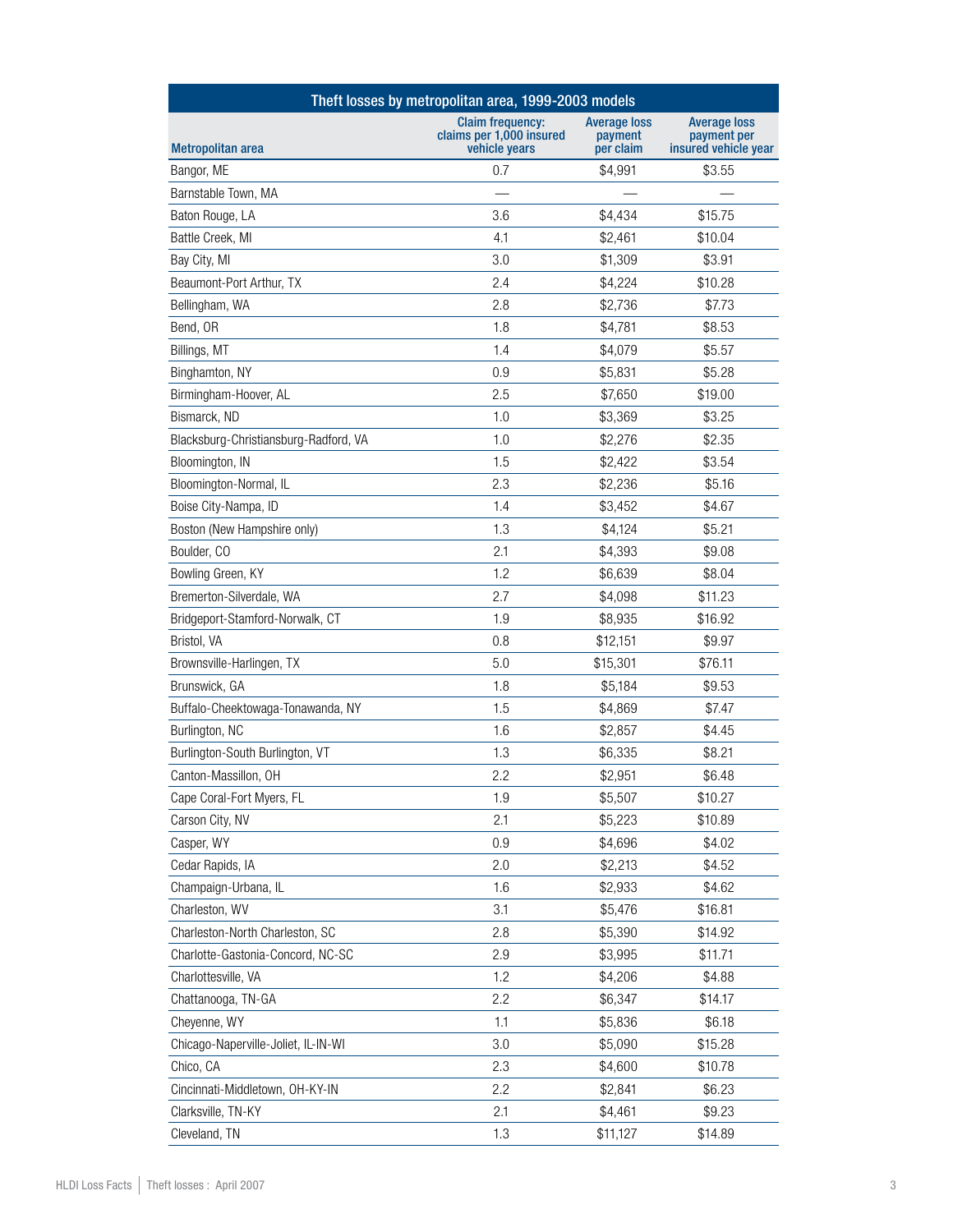| Theft losses by metropolitan area, 1999-2003 models |                                                                      |                                             |                                                            |
|-----------------------------------------------------|----------------------------------------------------------------------|---------------------------------------------|------------------------------------------------------------|
| <b>Metropolitan area</b>                            | <b>Claim frequency:</b><br>claims per 1,000 insured<br>vehicle years | <b>Average loss</b><br>payment<br>per claim | <b>Average loss</b><br>payment per<br>insured vehicle year |
| Cleveland-Elyria-Mentor, OH                         | 2.3                                                                  | \$5,218                                     | \$12.24                                                    |
| Coeur d'Alene, ID                                   | 1.4                                                                  | \$4,624                                     | \$6.40                                                     |
| College Station-Bryan, TX                           | 3.5                                                                  | \$2,815                                     | \$9.88                                                     |
| Colorado Springs, CO                                | 2.5                                                                  | \$4,537                                     | \$11.38                                                    |
| Columbia, MO                                        | 1.6                                                                  | \$2,695                                     | \$4.42                                                     |
| Columbia, SC                                        | 2.6                                                                  | \$5,098                                     | \$13.28                                                    |
| Columbus, GA-AL                                     | 3.3                                                                  | \$3,781                                     | \$12.40                                                    |
| Columbus, IN                                        | 2.0                                                                  | \$1,658                                     | \$3.37                                                     |
| Columbus, OH                                        | 3.6                                                                  | \$3,298                                     | \$11.96                                                    |
| Corpus Christi, TX                                  | 3.7                                                                  | \$4,745                                     | \$17.72                                                    |
| Corvallis, OR                                       | 2.7                                                                  | \$2,161                                     | \$5.80                                                     |
| Cumberland, MD-WV                                   | 0.8                                                                  | \$2,123                                     | \$1.68                                                     |
| Dallas-Fort Worth-Arlington, TX                     | 3.6                                                                  | \$4,965                                     | \$17.99                                                    |
| Dalton, GA                                          | 1.7                                                                  | \$6,026                                     | \$10.45                                                    |
| Danville, IL                                        | 2.4                                                                  | \$3,516                                     | \$8.51                                                     |
| Danville, VA                                        | 1.2                                                                  | \$2,965                                     | \$3.66                                                     |
| Davenport-Moline-Rock Island, IA-IL                 | 1.9                                                                  | \$2,487                                     | \$4.71                                                     |
| Dayton, OH                                          | 2.8                                                                  | \$2,787                                     | \$7.68                                                     |
| Decatur, AL                                         | 1.8                                                                  | \$5,199                                     | \$9.19                                                     |
| Decatur, IL                                         | 2.5                                                                  | \$1,535                                     | \$3.86                                                     |
| Deltona-Daytona Beach-Ormond Beach, FL              | 1.7                                                                  | \$5,448                                     | \$9.21                                                     |
| Denver-Aurora, CO                                   | 4.0                                                                  | \$5,263                                     | \$20.90                                                    |
| Des Moines, IA                                      | 2.0                                                                  | \$2,807                                     | \$5.50                                                     |
| Detroit-Warren-Livonia, MI                          | 9.2                                                                  | \$6,043                                     | \$55.77                                                    |
| Dothan, AL                                          | 1.3                                                                  | \$3,857                                     | \$5.12                                                     |
| Dover, DE                                           | 2.6                                                                  | \$3,235                                     | \$8.26                                                     |
| Dubuque, IA                                         | 1.1                                                                  | \$1,669                                     | \$1.78                                                     |
| Duluth, MN-WI                                       | 1.1                                                                  | \$2,644                                     | \$2.95                                                     |
| Durham, NC                                          | 2.5                                                                  | \$3,329                                     | \$8.16                                                     |
| Eau Claire, WI                                      | 0.8                                                                  | \$1,923                                     | \$1.60                                                     |
| El Centro, CA                                       | 6.4                                                                  | \$12,088                                    | \$77.25                                                    |
| Elizabethtown, KY                                   | 1.3                                                                  | \$3,725                                     | \$4.97                                                     |
| Elkhart-Goshen, IN                                  | 3.0                                                                  | \$3,338                                     | \$9.93                                                     |
| Elmira, NY                                          | 0.3                                                                  | \$4,658                                     | \$1.58                                                     |
| El Paso, TX                                         | 3.8                                                                  | \$12,223                                    | \$46.43                                                    |
| Erie, PA                                            | 0.8                                                                  | \$2,983                                     | \$2.52                                                     |
| Eugene-Springfield, OR                              | 3.0                                                                  | \$3,182                                     | \$9.53                                                     |
| Evansville, IN-KY                                   | 1.6                                                                  | \$2,559                                     | \$4.21                                                     |
| Fairbanks, AK                                       | 2.4                                                                  | \$4,224                                     | \$10.27                                                    |
| Fargo, ND-MN                                        | 1.0                                                                  | \$2,501                                     | \$2.53                                                     |
| Farmington, NM                                      | 1.6                                                                  | \$4,019                                     | \$6.58                                                     |
| Fayetteville, NC                                    | 4.3                                                                  | \$3,884                                     | \$16.77                                                    |
| Fayetteville-Springdale-Rogers, AR-MO               | 1.2                                                                  | \$4,766                                     | \$5.55                                                     |
| Flagstaff, AZ                                       | 3.3                                                                  | \$4,794                                     | \$16.00                                                    |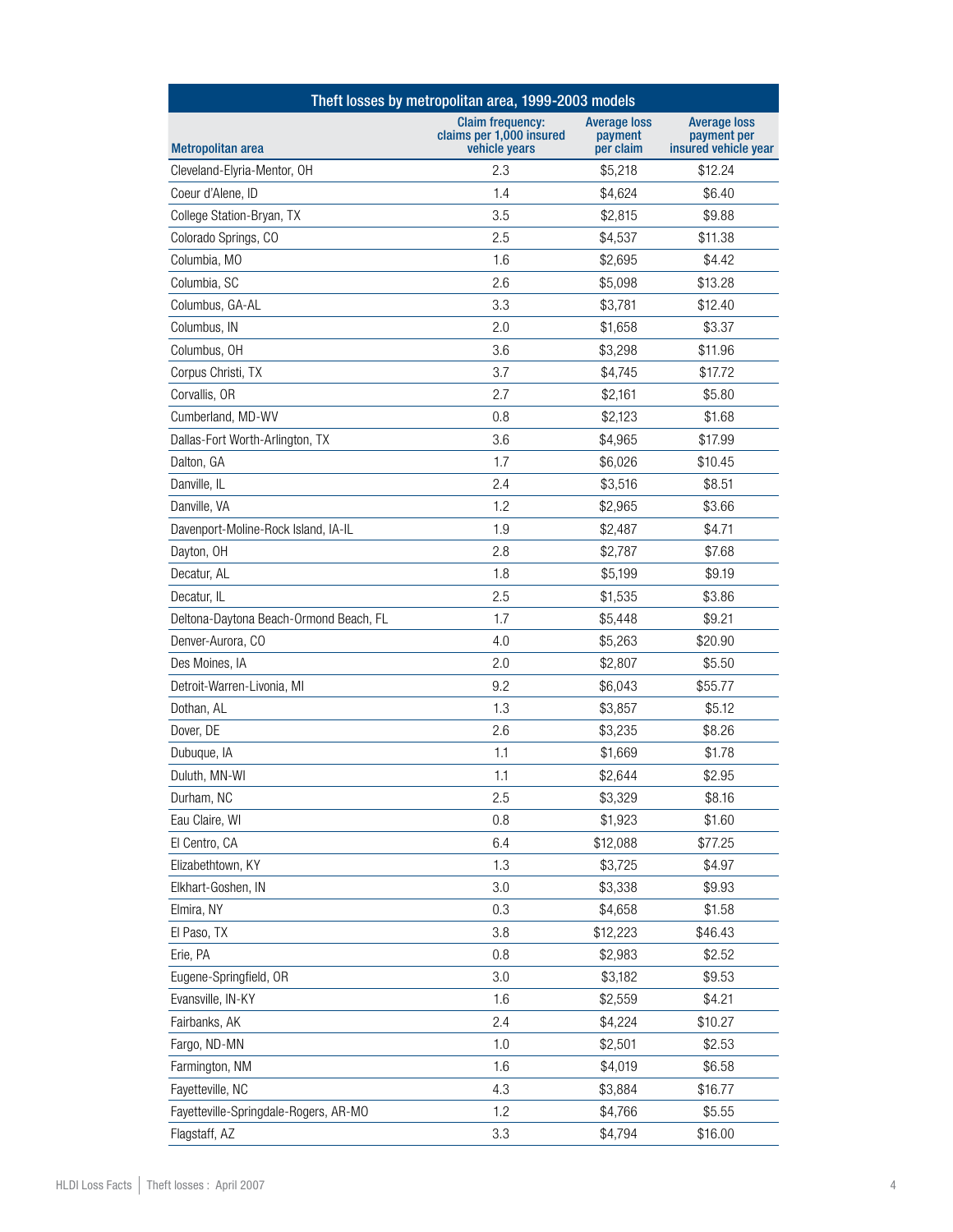| Theft losses by metropolitan area, 1999-2003 models |                                                                      |                                             |                                                            |
|-----------------------------------------------------|----------------------------------------------------------------------|---------------------------------------------|------------------------------------------------------------|
| <b>Metropolitan area</b>                            | <b>Claim frequency:</b><br>claims per 1,000 insured<br>vehicle years | <b>Average loss</b><br>payment<br>per claim | <b>Average loss</b><br>payment per<br>insured vehicle year |
| Flint, MI                                           | 5.4                                                                  | \$3,806                                     | \$20.37                                                    |
| Florence, AL                                        | 1.9                                                                  | \$3.892                                     | \$7.37                                                     |
| Florence, SC                                        | 1.7                                                                  | \$4,993                                     | \$8.66                                                     |
| Fond du Lac, WI                                     | 0.7                                                                  | \$1,791                                     | \$1.27                                                     |
| Fort Collins-Loveland, CO                           | 1.4                                                                  | \$2,979                                     | \$4.22                                                     |
| Fort Smith, AR-OK                                   | 1.9                                                                  | \$4,605                                     | \$8.98                                                     |
| Fort Walton Beach-Crestview-Destin, FL              | 1.3                                                                  | \$3,501                                     | \$4.40                                                     |
| Fort Wayne, IN                                      | 2.2                                                                  | \$3,247                                     | \$7.03                                                     |
| Fresno, CA                                          | 5.0                                                                  | \$7,740                                     | \$38.72                                                    |
| Gadsden, AL                                         | 1.8                                                                  | \$7,186                                     | \$13.00                                                    |
| Gainesville, FL                                     | 1.8                                                                  | \$5,694                                     | \$10.43                                                    |
| Gainesville, GA                                     | 1.7                                                                  | \$6,559                                     | \$11.17                                                    |
| Glens Falls, NY                                     | 0.6                                                                  | \$14,129                                    | \$8.68                                                     |
| Goldsboro, NC                                       | 2.1                                                                  | \$3,799                                     | \$7.94                                                     |
| Grand Forks, ND-MN                                  | 1.7                                                                  | \$1,661                                     | \$2.81                                                     |
| Grand Junction, CO                                  | 1.2                                                                  | \$5,543                                     | \$6.61                                                     |
| Grand Rapids-Wyoming, MI                            | 2.6                                                                  | \$2,509                                     | \$6.60                                                     |
| Great Falls, MT                                     | 2.9                                                                  | \$2,124                                     | \$6.21                                                     |
| Greeley, CO                                         | 2.5                                                                  | \$4,229                                     | \$10.61                                                    |
| Green Bay, WI                                       | 1.4                                                                  | \$2,079                                     | \$2.84                                                     |
| Greensboro-High Point, NC                           | 2.2                                                                  | \$3,749                                     | \$8.42                                                     |
| Greenville, NC                                      | 1.9                                                                  | \$4,249                                     | \$8.27                                                     |
| Greenville, SC                                      | 1.2                                                                  | \$5,071                                     | \$5.84                                                     |
| Gulfport-Biloxi, MS                                 | 2.4                                                                  | \$6,364                                     | \$15.43                                                    |
| Hagerstown-Martinsburg, MD-WV                       | 1.2                                                                  | \$3,371                                     | \$4.11                                                     |
| Hanford-Corcoran, CA                                | 2.7                                                                  | \$7,317                                     | \$20.03                                                    |
| Harrisburg-Carlisle, PA                             | 1.1                                                                  | \$3,347                                     | \$3.57                                                     |
| Harrisonburg, VA                                    | 1.2                                                                  | \$2,088                                     | \$2.50                                                     |
| Hartford-West Hartford-East Hartford, CT            | 1.4                                                                  | \$6,930                                     | \$9.69                                                     |
| Hattiesburg, MS                                     | 1.8                                                                  | \$7,289                                     | \$12.85                                                    |
| Hickory-Morganton-Lenoir, NC                        | 1.8                                                                  | \$4,110                                     | \$7.38                                                     |
| Hinesville-Fort Stewart, GA                         | 3.2                                                                  | \$5,829                                     | \$18.39                                                    |
| Holland-Grand Haven, MI                             | 2.2                                                                  | \$2,027                                     | \$4.42                                                     |
| Honolulu, HI                                        | 6.4                                                                  | \$5,111                                     | \$32.90                                                    |
| Hot Springs, AR                                     | 1.7                                                                  | \$3,256                                     | \$5.38                                                     |
| Houma-Bayou Cane-Thibodaux, LA                      | 1.8                                                                  | \$4,598                                     | \$8.39                                                     |
| Houston-Baytown-Sugar Land, TX                      | 3.8                                                                  | \$5,991                                     | \$22.75                                                    |
| Huntington-Ashland, WV-KY-OH                        | 2.2                                                                  | \$5,272                                     | \$11.45                                                    |
| Huntsville, AL                                      | 2.2                                                                  | \$4,095                                     | \$9.09                                                     |
| Idaho Falls, ID                                     | 0.9                                                                  | \$3,308                                     | \$2.95                                                     |
| Indianapolis, IN                                    | 2.3                                                                  | \$4,251                                     | \$9.67                                                     |
| lowa City, IA                                       | 1.3                                                                  | \$1,359                                     | \$1.77                                                     |
| Ithaca, NY                                          | 0.8                                                                  | \$3,456                                     | \$2.91                                                     |
| Jackson, MI                                         | 2.6                                                                  | \$3,982                                     | \$10.48                                                    |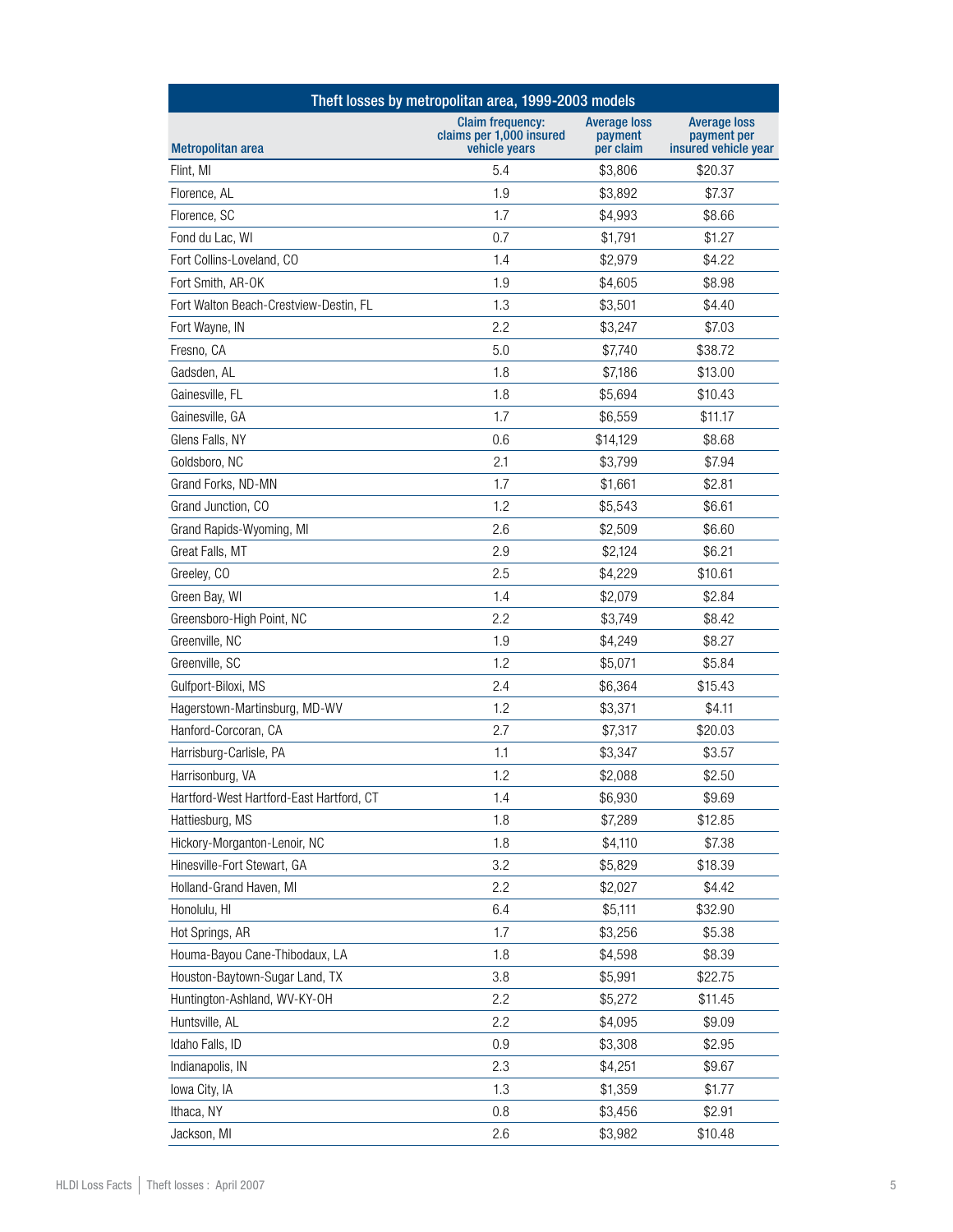| Theft losses by metropolitan area, 1999-2003 models |                                                                      |                                             |                                                            |
|-----------------------------------------------------|----------------------------------------------------------------------|---------------------------------------------|------------------------------------------------------------|
| <b>Metropolitan area</b>                            | <b>Claim frequency:</b><br>claims per 1,000 insured<br>vehicle years | <b>Average loss</b><br>payment<br>per claim | <b>Average loss</b><br>payment per<br>insured vehicle year |
| Jackson, MS                                         | 3.6                                                                  | \$6,715                                     | \$24.51                                                    |
| Jackson, TN                                         | 2.3                                                                  | \$5,249                                     | \$11.91                                                    |
| Jacksonville, FL                                    | 2.1                                                                  | \$5,637                                     | \$11.76                                                    |
| Jacksonville, NC                                    | 3.3                                                                  | \$4,570                                     | \$15.07                                                    |
| Janesville, WI                                      | 1.4                                                                  | \$3,981                                     | \$5.66                                                     |
| Jefferson City, MO                                  | 1.5                                                                  | \$3,085                                     | \$4.48                                                     |
| Johnson City, TN                                    | 2.0                                                                  | \$6,077                                     | \$12.40                                                    |
| Johnstown, PA                                       | 1.0                                                                  | \$2,621                                     | \$2.53                                                     |
| Jonesboro, AR                                       | 2.3                                                                  | \$6,480                                     | \$14.61                                                    |
| Joplin, MO                                          | 1.7                                                                  | \$5,367                                     | \$9.03                                                     |
| Kalamazoo-Portage, MI                               | 4.1                                                                  | \$2,960                                     | \$12.21                                                    |
| Kankakee-Bradley, IL                                | 2.0                                                                  | \$5,417                                     | \$11.05                                                    |
| Kansas City, MO-KS                                  | 2.8                                                                  | \$5,731                                     | \$15.93                                                    |
| Kennewick-Richland-Pasco, WA                        | 2.5                                                                  | \$4,108                                     | \$10.10                                                    |
| Killeen-Temple-Fort Hood, TX                        | 3.2                                                                  | \$3,562                                     | \$11.32                                                    |
| Kingsport-Bristol, TN-VA                            | 1.4                                                                  | \$4,383                                     | \$5.96                                                     |
| Kingston, NY                                        | 1.0                                                                  | \$10,800                                    | \$11.21                                                    |
| Knoxville, TN                                       | 1.9                                                                  | \$7,132                                     | \$13.74                                                    |
| Kokomo, IN                                          | 1.5                                                                  | \$3,803                                     | \$5.70                                                     |
| La Crosse, WI-MN                                    | 0.9                                                                  | \$1,736                                     | \$1.59                                                     |
| Lafayette, IN                                       | 2.0                                                                  | \$2,582                                     | \$5.12                                                     |
| Lafayette, LA                                       | 2.6                                                                  | \$2,891                                     | \$7.52                                                     |
| Lake Charles, LA                                    | 2.5                                                                  | \$3,317                                     | \$8.41                                                     |
| Lakeland-Winter Haven, FL                           | 2.0                                                                  | \$5,414                                     | \$10.81                                                    |
| Lancaster, PA                                       | 1.4                                                                  | \$3,575                                     | \$4.97                                                     |
| Lansing-East Lansing, MI                            | 3.1                                                                  | \$3,881                                     | \$11.92                                                    |
| Laredo, TX                                          | 6.7                                                                  | \$15,490                                    | \$104.17                                                   |
| Las Cruces, NM                                      | 2.6                                                                  | \$8,219                                     | \$21.21                                                    |
| Las Vegas-Paradise, NV                              | 4.5                                                                  | \$8,626                                     | \$39.01                                                    |
| Lawrence, KS                                        | 1.9                                                                  | \$4,347                                     | \$8.34                                                     |
| Lawton, OK                                          | 2.4                                                                  | \$3,717                                     | \$8.99                                                     |
| Lebanon, PA                                         | 1.3                                                                  | \$3,650                                     | \$4.78                                                     |
| Lewiston, ID-WA                                     |                                                                      |                                             |                                                            |
| Lewiston-Auburn, ME                                 | 0.8                                                                  | \$4,625                                     | \$3.89                                                     |
| Lexington-Fayette, KY                               | 1.5                                                                  | \$3,857                                     | \$5.89                                                     |
| Lima, OH                                            | 1.8                                                                  | \$1,694                                     | \$3.06                                                     |
| Lincoln, NE                                         | 2.1                                                                  | \$1,615                                     | \$3.40                                                     |
| Little Rock-North Little Rock, AR                   | 2.8                                                                  | \$5,268                                     | \$14.97                                                    |
| Logan, UT-ID                                        | 1.1                                                                  | \$1,687                                     | \$1.91                                                     |
| Longview, TX                                        | 2.0                                                                  | \$2,924                                     | \$5.94                                                     |
| Longview-Kelso, WA                                  | 3.2                                                                  | \$4,425                                     | \$14.24                                                    |
| Los Angeles-Long Beach-Santa Ana, CA                | 2.6                                                                  | \$8,951                                     | \$23.12                                                    |
| Louisville, KY-IN                                   | 1.9                                                                  | \$4,473                                     | \$8.36                                                     |
| Lubbock, TX                                         | 3.1                                                                  | \$2,504                                     | \$7.78                                                     |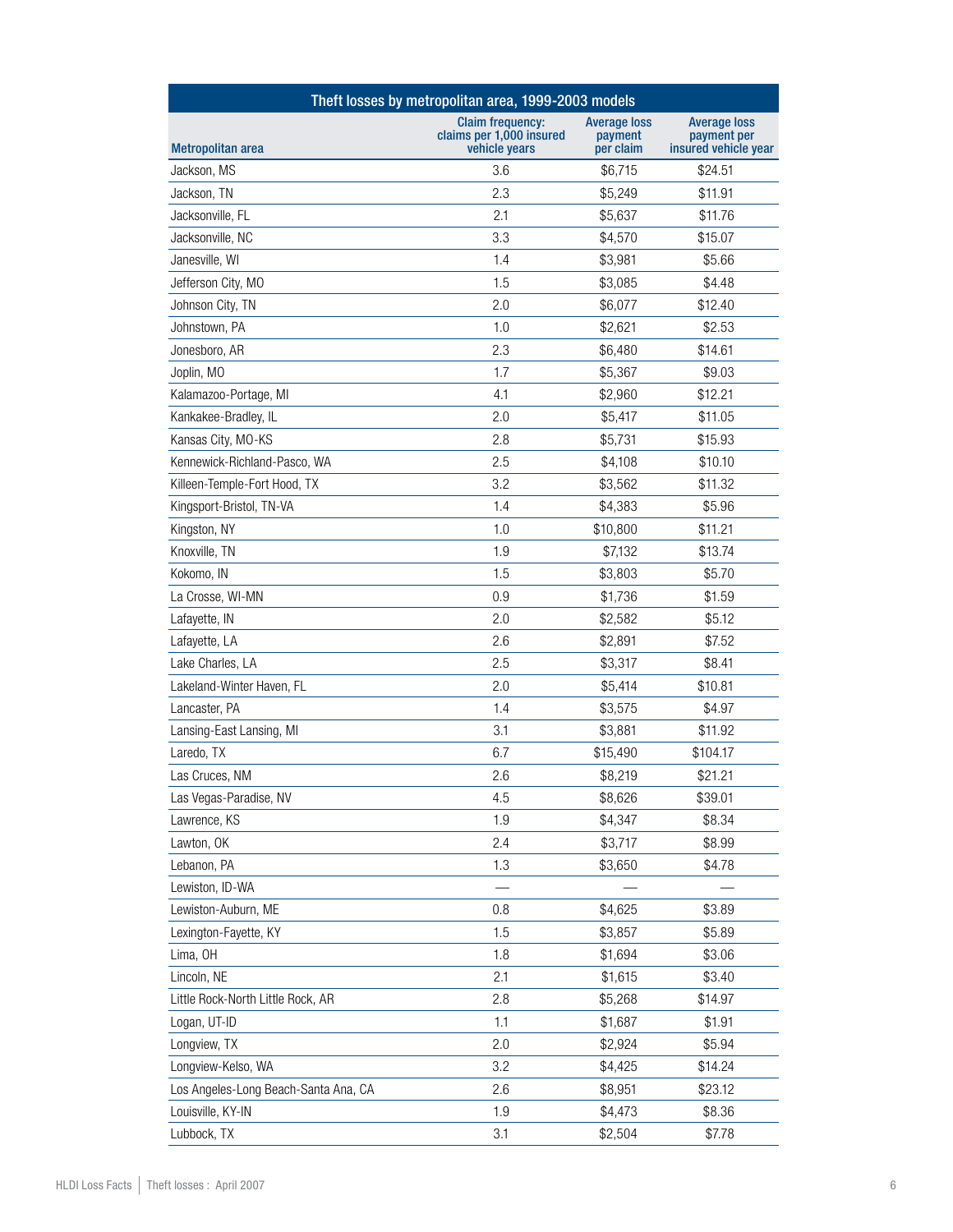| Theft losses by metropolitan area, 1999-2003 models |                                                                      |                                             |                                                            |
|-----------------------------------------------------|----------------------------------------------------------------------|---------------------------------------------|------------------------------------------------------------|
| Metropolitan area                                   | <b>Claim frequency:</b><br>claims per 1,000 insured<br>vehicle years | <b>Average loss</b><br>payment<br>per claim | <b>Average loss</b><br>payment per<br>insured vehicle year |
| Lynchburg, VA                                       | 1.0                                                                  | \$3,208                                     | \$3.24                                                     |
| Macon, GA                                           | 2.6                                                                  | \$6,891                                     | \$17.92                                                    |
| Madera, CA                                          | 3.6                                                                  | \$6,911                                     | \$25.08                                                    |
| Madison, WI                                         | 1.2                                                                  | \$3,046                                     | \$3.74                                                     |
| Manchester-Nashua, NH                               | 1.4                                                                  | \$4,023                                     | \$5.64                                                     |
| Mansfield, OH                                       | 2.5                                                                  | \$2,439                                     | \$6.18                                                     |
| McAllen-Edinburg-Pharr, TX                          | 4.8                                                                  | \$16,094                                    | \$76.75                                                    |
| Medford, OR                                         | 1.6                                                                  | \$3,667                                     | \$5.83                                                     |
| Memphis, TN-MS-AR                                   | 4.8                                                                  | \$5,725                                     | \$27.29                                                    |
| Merced, CA                                          | 4.8                                                                  | \$6,483                                     | \$30.81                                                    |
| Miami-Fort Lauderdale-Miami Beach, FL               | 4.8                                                                  | \$11,025                                    | \$52.99                                                    |
| Michigan City-La Porte, IN                          | 2.8                                                                  | \$3,297                                     | \$9.38                                                     |
| Midland, TX                                         | 1.7                                                                  | \$2,992                                     | \$5.07                                                     |
| Milwaukee-Waukesha-West Allis, WI                   | 2.6                                                                  | \$3,793                                     | \$9.76                                                     |
| Minneapolis-St. Paul-Bloomington, MN-WI             | 1.9                                                                  | \$3,783                                     | \$7.30                                                     |
| Missoula, MT                                        | 1.3                                                                  | \$5,426                                     | \$6.97                                                     |
| Mobile, AL                                          | 2.4                                                                  | \$6,332                                     | \$15.44                                                    |
| Modesto, CA                                         | 5.5                                                                  | \$7,886                                     | \$43.33                                                    |
| Monroe, LA                                          | 2.9                                                                  | \$2,138                                     | \$6.17                                                     |
| Monroe, MI                                          | 4.1                                                                  | \$4,055                                     | \$16.59                                                    |
| Montgomery, AL                                      | 2.9                                                                  | \$4,103                                     | \$11.71                                                    |
| Morgantown, WV                                      | 1.2                                                                  | \$5,534                                     | \$6.37                                                     |
| Morristown, TN                                      | 1.9                                                                  | \$9,809                                     | \$18.72                                                    |
| Mount Vernon-Anacortes, WA                          | 3.0                                                                  | \$2,710                                     | \$8.04                                                     |
| Muncie, IN                                          | 1.4                                                                  | \$2,726                                     | \$3.74                                                     |
| Muskegon-Norton Shores, MI                          | 2.7                                                                  | \$1,768                                     | \$4.78                                                     |
| Myrtle Beach-Conway-North Myrtle Beach, SC          | 1.7                                                                  | \$6,647                                     | \$11.25                                                    |
| Napa, CA                                            | 2.0                                                                  | \$4,693                                     | \$9.61                                                     |
| Naples-Marco Island, FL                             | 1.5                                                                  | \$7,712                                     | \$11.80                                                    |
| Nashville-Davidson--Murfreesboro, TN                | 3.0                                                                  | \$4,005                                     | \$12.12                                                    |
| New Haven-Milford, CT                               | 1.5                                                                  | \$6,762                                     | \$10.40                                                    |
| New Orleans-Metairie-Kenner, LA                     | 7.4                                                                  | \$7,842                                     | \$57.81                                                    |
| New York-Newark-Edison, NY-NJ-PA                    | 3.5                                                                  | \$10,520                                    | \$36.99                                                    |
| Niles-Benton Harbor, MI                             | 2.8                                                                  | \$2,272                                     | \$6.45                                                     |
| Norwich-New London, CT                              | 1.0                                                                  | \$5,921                                     | \$5.72                                                     |
| Ocala, FL                                           | 1.0                                                                  | \$4,760                                     | \$4.96                                                     |
| Ocean City, NJ                                      | 0.5                                                                  | \$9,528                                     | \$4.94                                                     |
| Odessa, TX                                          | 2.4                                                                  | \$5,011                                     | \$12.27                                                    |
| Ogden-Clearfield, UT                                | 1.6                                                                  | \$2,839                                     | \$4.43                                                     |
| Oklahoma City, OK                                   | 2.6                                                                  | \$5,298                                     | \$13.84                                                    |
| Olympia, WA                                         | 2.7                                                                  | \$4,619                                     | \$12.32                                                    |
| Omaha-Council Bluffs, NE-IA                         | 3.6                                                                  | \$3,863                                     | \$13.92                                                    |
| Orlando, FL                                         | 2.3                                                                  | \$5,854                                     | \$13.74                                                    |
| Oshkosh-Neenah, WI                                  | 1.0                                                                  | \$2,822                                     | \$2.75                                                     |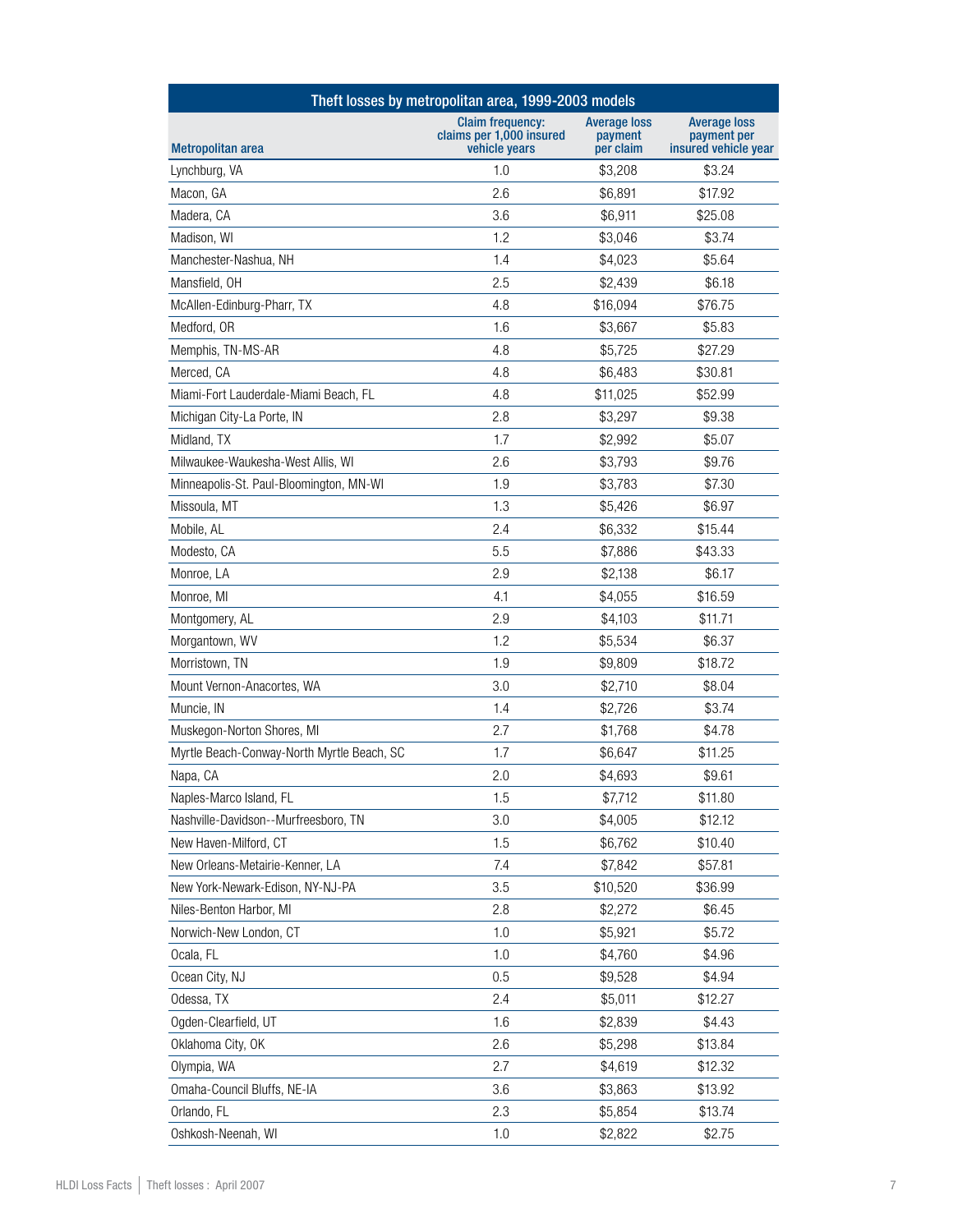| Theft losses by metropolitan area, 1999-2003 models |                                                                      |                                             |                                                            |  |
|-----------------------------------------------------|----------------------------------------------------------------------|---------------------------------------------|------------------------------------------------------------|--|
| Metropolitan area                                   | <b>Claim frequency:</b><br>claims per 1,000 insured<br>vehicle years | <b>Average loss</b><br>payment<br>per claim | <b>Average loss</b><br>payment per<br>insured vehicle year |  |
| Owensboro, KY                                       | 0.5                                                                  | \$1,520                                     | \$0.81                                                     |  |
| Oxnard-Thousand Oaks-Ventura, CA                    | 1.9                                                                  | \$7,149                                     | \$13.39                                                    |  |
| Palm Bay-Melbourne-Titusville, FL                   | 1.6                                                                  | \$4,501                                     | \$7.01                                                     |  |
| Panama City-Lynn Haven, FL                          | 1.4                                                                  | \$3,716                                     | \$5.17                                                     |  |
| Parkersburg-Marietta, WV-OH                         | 1.8                                                                  | \$2,776                                     | \$5.06                                                     |  |
| Pascagoula, MS                                      | 2.3                                                                  | \$6,240                                     | \$14.24                                                    |  |
| Pensacola-Ferry Pass-Brent, FL                      | 1.2                                                                  | \$5,602                                     | \$6.63                                                     |  |
| Peoria, IL                                          | 2.5                                                                  | \$1,818                                     | \$4.52                                                     |  |
| Philadelphia-Camden-Wilmington, PA-NJ-DE-MD         | 2.2                                                                  | \$7,034                                     | \$15.19                                                    |  |
| Phoenix-Mesa-Scottsdale, AZ                         | 5.8                                                                  | \$7,665                                     | \$44.34                                                    |  |
| Pine Bluff, AR                                      | 3.9                                                                  | \$4,096                                     | \$15.77                                                    |  |
| Pittsburgh, PA                                      | 1.4                                                                  | \$4,623                                     | \$6.30                                                     |  |
| Pittsfield, MA                                      |                                                                      |                                             |                                                            |  |
| Pocatello, ID                                       | 1.1                                                                  | \$4,277                                     | \$4.68                                                     |  |
| Portland-South Portland, ME                         | 0.8                                                                  | \$4,100                                     | \$3.46                                                     |  |
| Portland-Vancouver-Beaverton, OR-WA                 | 4.4                                                                  | \$4,188                                     | \$18.41                                                    |  |
| Port St. Lucie-Fort Pierce, FL                      | 1.2                                                                  | \$5,854                                     | \$7.01                                                     |  |
| Poughkeepsie-Newburgh-Middletown, NY                | 1.4                                                                  | \$9,361                                     | \$12.93                                                    |  |
| Prescott, AZ                                        | 2.0                                                                  | \$7,916                                     | \$15.54                                                    |  |
| Providence-New Bedford-Fall River, RI-MA            | 1.9                                                                  | \$6,461                                     | \$12.13                                                    |  |
| Provo-Orem, UT                                      | 1.7                                                                  | \$3,134                                     | \$5.18                                                     |  |
| Pueblo, CO                                          | 2.1                                                                  | \$6,597                                     | \$13.63                                                    |  |
| Punta Gorda, FL                                     | 1.1                                                                  | \$5,790                                     | \$6.44                                                     |  |
| Racine, WI                                          | 1.7                                                                  | \$3,004                                     | \$5.05                                                     |  |
| Raleigh-Cary, NC                                    | 1.8                                                                  | \$4,472                                     | \$8.25                                                     |  |
| Rapid City, SD                                      | 0.9                                                                  | \$3,610                                     | \$3.33                                                     |  |
| Reading, PA                                         | 1.8                                                                  | \$4,345                                     | \$7.84                                                     |  |
| Redding, CA                                         | 1.7                                                                  | \$5,327                                     | \$9.25                                                     |  |
| Reno-Sparks, NV                                     | 3.1                                                                  | \$5,101                                     | \$15.69                                                    |  |
| Richmond, VA                                        | 2.0                                                                  | \$3,230                                     | \$6.60                                                     |  |
| Riverside-San Bernardino-Ontario, CA                | 3.3                                                                  | \$7,848                                     | \$26.27                                                    |  |
| Roanoke, VA                                         | 1.4                                                                  | \$2,973                                     | \$4.02                                                     |  |
| Rochester, MN                                       | 1.1                                                                  | \$3,389                                     | \$3.73                                                     |  |
| Rochester, NY                                       | 2.1                                                                  | \$3,043                                     | \$6.27                                                     |  |
| Rockford, IL                                        | 3.4                                                                  | \$2,013                                     | \$6.76                                                     |  |
| Rocky Mount, NC                                     | 2.2                                                                  | \$3,428                                     | \$7.57                                                     |  |
| Rome, GA                                            | 1.3                                                                  | \$7,060                                     | \$9.49                                                     |  |
| Sacramento--Arden-Arcade--Roseville, CA             | 3.4                                                                  | \$6,076                                     | \$20.85                                                    |  |
| Saginaw-Saginaw Township North, MI                  | 3.7                                                                  | \$2,910                                     | \$10.72                                                    |  |
| St. Cloud, MN                                       | 1.2                                                                  | \$4,190                                     | \$4.91                                                     |  |
| St. George, UT                                      | 1.4                                                                  | \$5,534                                     | \$7.58                                                     |  |
| St. Joseph, MO-KS                                   | 2.4                                                                  | \$2,001                                     | \$4.84                                                     |  |
| St. Louis, MO-IL                                    | 3.4                                                                  | \$4,522                                     | \$15.51                                                    |  |
| Salem, OR                                           | 4.4                                                                  | \$3,311                                     | \$14.69                                                    |  |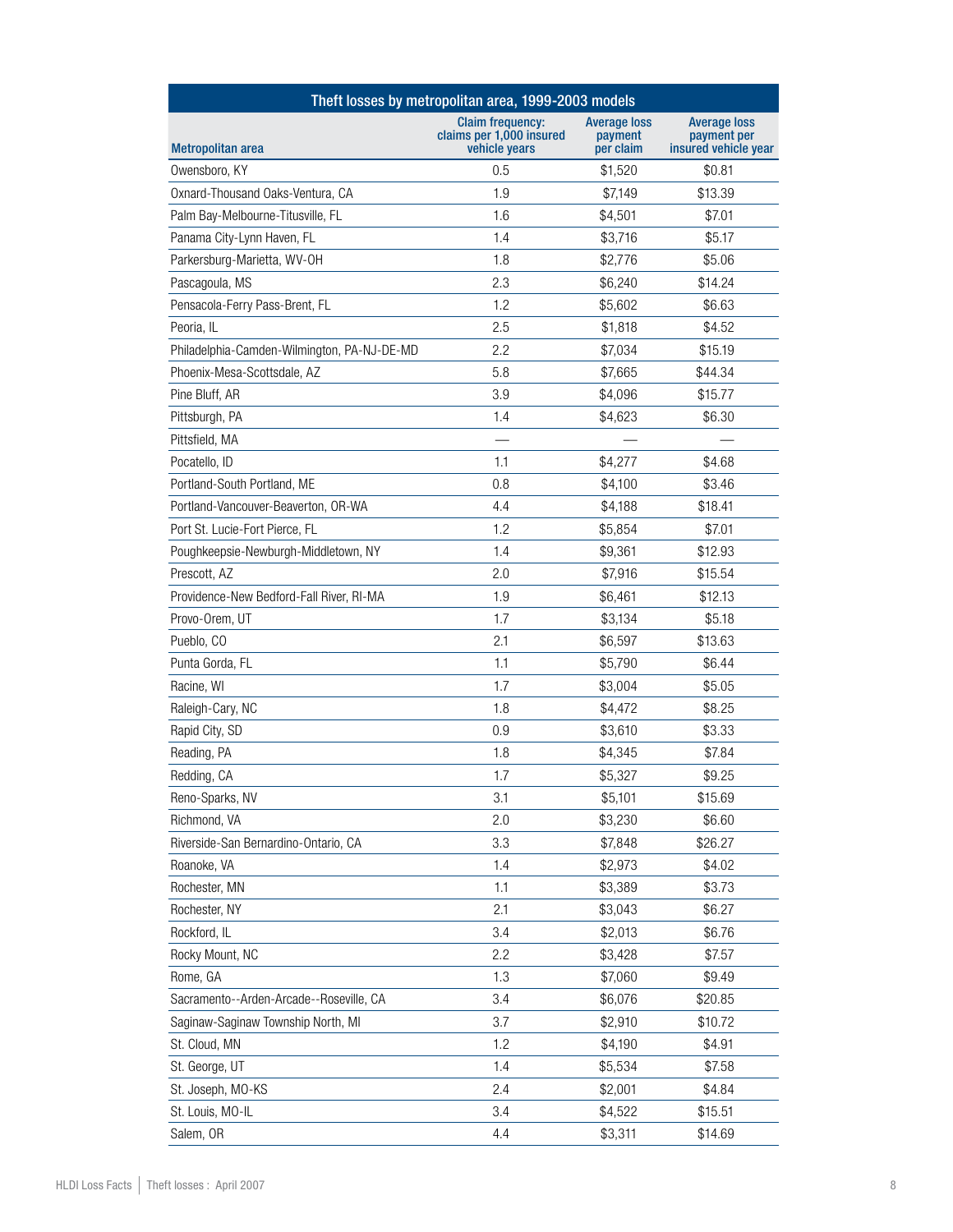| Theft losses by metropolitan area, 1999-2003 models |                                                                      |                                             |                                                            |
|-----------------------------------------------------|----------------------------------------------------------------------|---------------------------------------------|------------------------------------------------------------|
| Metropolitan area                                   | <b>Claim frequency:</b><br>claims per 1,000 insured<br>vehicle years | <b>Average loss</b><br>payment<br>per claim | <b>Average loss</b><br>payment per<br>insured vehicle year |
| Salinas, CA                                         | 3.3                                                                  | \$5.546                                     | \$18.22                                                    |
| Salisbury, MD                                       | 2.2                                                                  | \$2,843                                     | \$6.36                                                     |
| Salt Lake City, UT                                  | 2.9                                                                  | \$3,631                                     | \$10.35                                                    |
| San Angelo, TX                                      | 1.9                                                                  | \$2,793                                     | \$5.42                                                     |
| San Antonio, TX                                     | 4.4                                                                  | \$4,292                                     | \$18.86                                                    |
| San Diego-Carlsbad-San Marcos, CA                   | 4.0                                                                  | \$7,166                                     | \$28.65                                                    |
| Sandusky, OH                                        | 2.0                                                                  | \$3,124                                     | \$6.26                                                     |
| San Francisco-Oakland-Fremont, CA                   | 3.3                                                                  | \$6,169                                     | \$20.53                                                    |
| San Jose-Sunnyvale-Santa Clara, CA                  | 2.1                                                                  | \$5,453                                     | \$11.66                                                    |
| San Luis Obispo-Paso Robles, CA                     | 1.6                                                                  | \$4,501                                     | \$7.17                                                     |
| Santa Barbara-Santa Maria-Goleta, CA                | 1.8                                                                  | \$5,085                                     | \$9.12                                                     |
| Santa Cruz-Watsonville, CA                          | 2.1                                                                  | \$4,591                                     | \$9.81                                                     |
| Santa Fe, NM                                        | 2.2                                                                  | \$6,100                                     | \$13.19                                                    |
| Santa Rosa-Petaluma, CA                             | 2.0                                                                  | \$5,050                                     | \$9.89                                                     |
| Sarasota-Bradenton-Venice, FL                       | 1.3                                                                  | \$4,011                                     | \$5.40                                                     |
| Savannah, GA                                        | 2.8                                                                  | \$4,437                                     | \$12.36                                                    |
| Scranton--Wilkes-Barre, PA                          | 1.1                                                                  | \$5,007                                     | \$5.31                                                     |
| Seattle-Tacoma-Bellevue, WA                         | 4.3                                                                  | \$4,489                                     | \$19.20                                                    |
| Sheboygan, WI                                       | 1.1                                                                  | \$2,544                                     | \$2.87                                                     |
| Sherman-Denison, TX                                 | 1.9                                                                  | \$3,411                                     | \$6.54                                                     |
| Shreveport-Bossier City, LA                         | 4.0                                                                  | \$3,911                                     | \$15.58                                                    |
| Sioux City, IA-NE-SD                                | 1.9                                                                  | \$3,502                                     | \$6.73                                                     |
| Sioux Falls, SD                                     | 0.9                                                                  | \$4,201                                     | \$3.62                                                     |
| South Bend-Mishawaka, IN-MI                         | 2.9                                                                  | \$2,309                                     | \$6.80                                                     |
| Spartanburg, SC                                     | 1.7                                                                  | \$4,839                                     | \$8.06                                                     |
| Spokane, WA                                         | 3.2                                                                  | \$3,451                                     | \$11.08                                                    |
| Springfield, IL                                     | 2.0                                                                  | \$1,894                                     | \$3.76                                                     |
| Springfield, MA                                     |                                                                      |                                             |                                                            |
| Springfield, MO                                     | 2.1                                                                  | \$3,369                                     | \$7.08                                                     |
| Springfield, OH                                     | 3.9                                                                  | \$1,681                                     | \$6.49                                                     |
| State College, PA                                   | 0.8                                                                  | \$3,918                                     | \$3.25                                                     |
| Stockton, CA                                        | 5.0                                                                  | \$6,721                                     | \$33.51                                                    |
| Sumter, SC                                          | 2.8                                                                  | \$4,610                                     | \$12.73                                                    |
| Syracuse, NY                                        | 1.6                                                                  | \$2,781                                     | \$4.58                                                     |
| Tallahassee, FL                                     | 1.6                                                                  | \$4,407                                     | \$7.25                                                     |
| Tampa-St. Petersburg-Clearwater, FL                 | 2.6                                                                  | \$5,099                                     | \$13.01                                                    |
| Terre Haute, IN                                     | 2.3                                                                  | \$2,438                                     | \$5.61                                                     |
| Texarkana, TX-Texarkana, AR                         | 2.2                                                                  | \$5,238                                     | \$11.63                                                    |
| Toledo, OH                                          | 3.4                                                                  | \$3,268                                     | \$11.05                                                    |
| Topeka, KS                                          | 3.3                                                                  | \$2,517                                     | \$8.24                                                     |
| Trenton-Ewing, NJ                                   | 1.6                                                                  | \$7,848                                     | \$12.72                                                    |
| Tucson, AZ                                          | 5.2                                                                  | \$6,448                                     | \$33.53                                                    |
| Tulsa, OK                                           | 2.8                                                                  | \$6,709                                     | \$18.48                                                    |
| Tuscaloosa, AL                                      | 2.3                                                                  | \$5,319                                     | \$12.45                                                    |